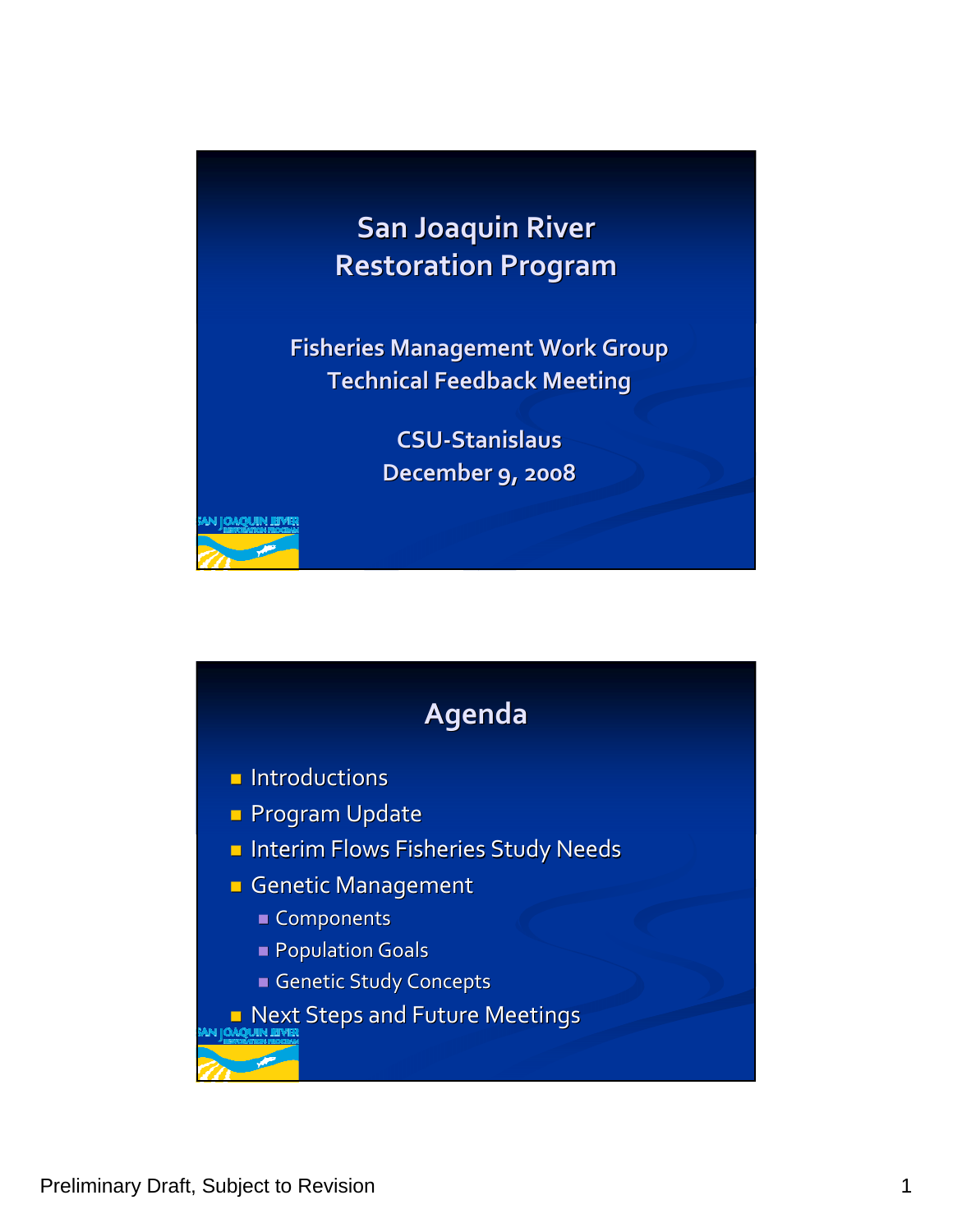

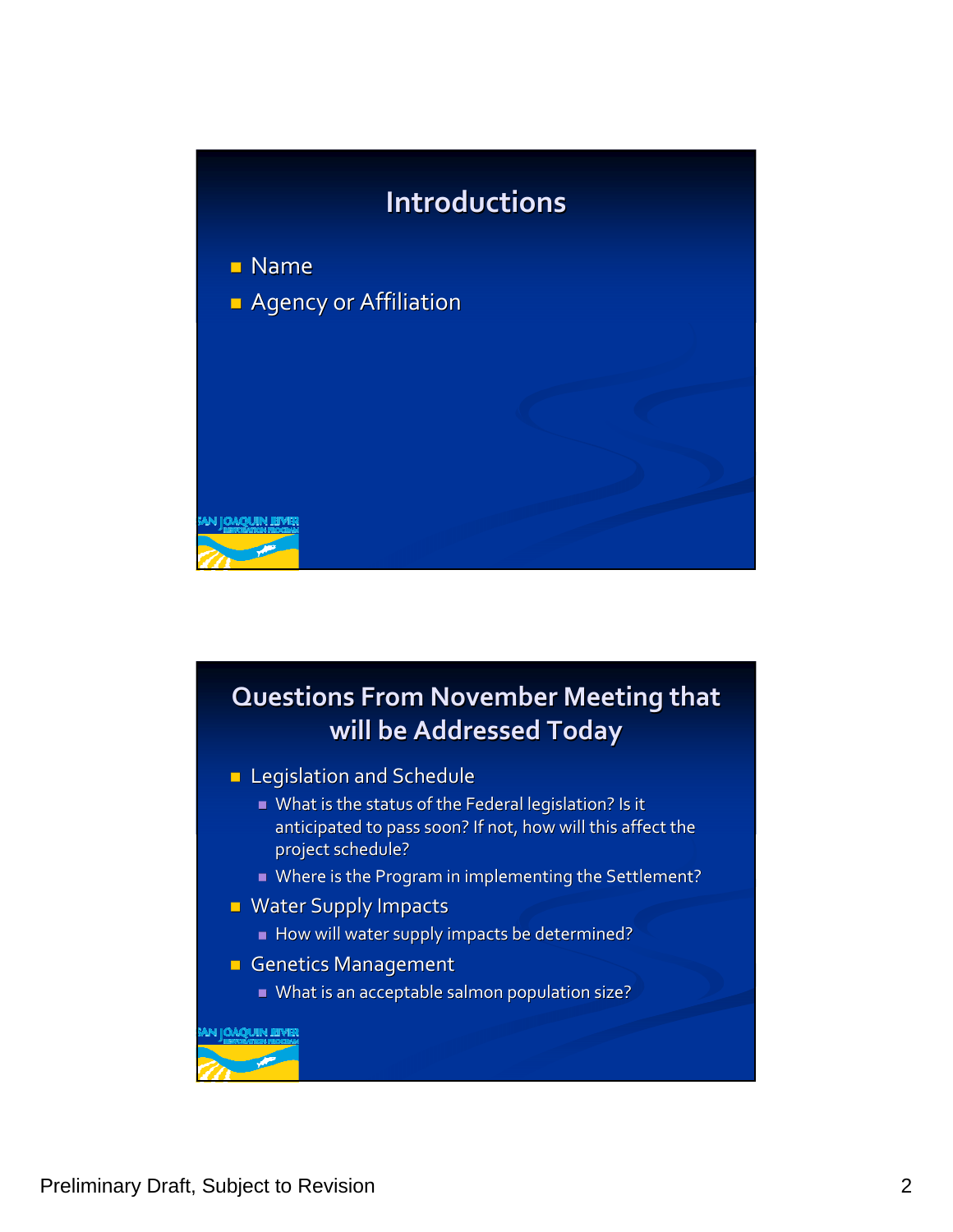## **Questions Questions From November November Meeting Meeting to be Addressed Addressed at Jan‐09 Meeting Meeting**

- $\blacksquare$  Alternatives
	- **Level of detail**
	- Achievement of the Restoration Goal
	- $\blacksquare$  Floodplain sizing
	- River-wide view
- $\blacksquare$  Water temperatures
- Real-time Operations

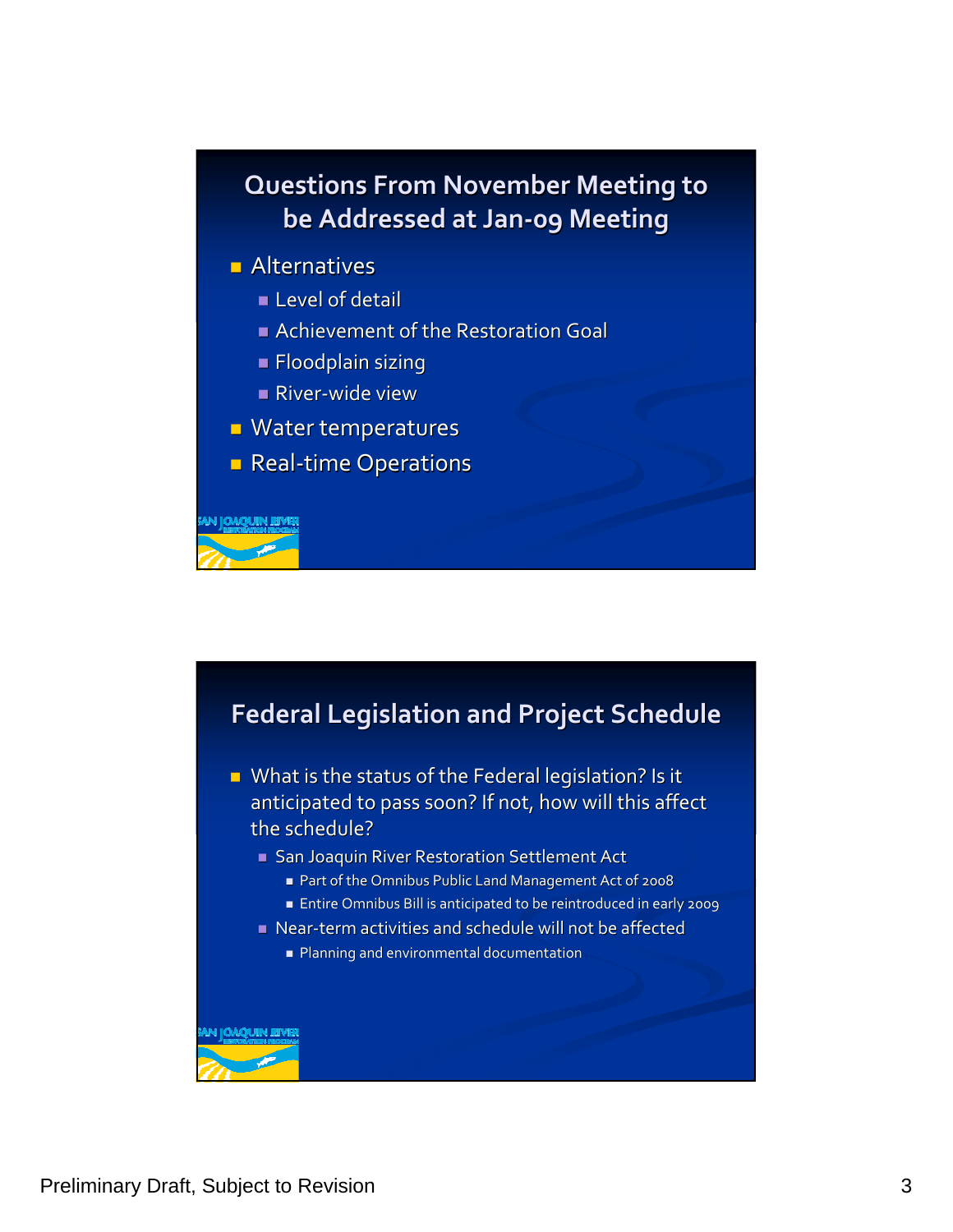

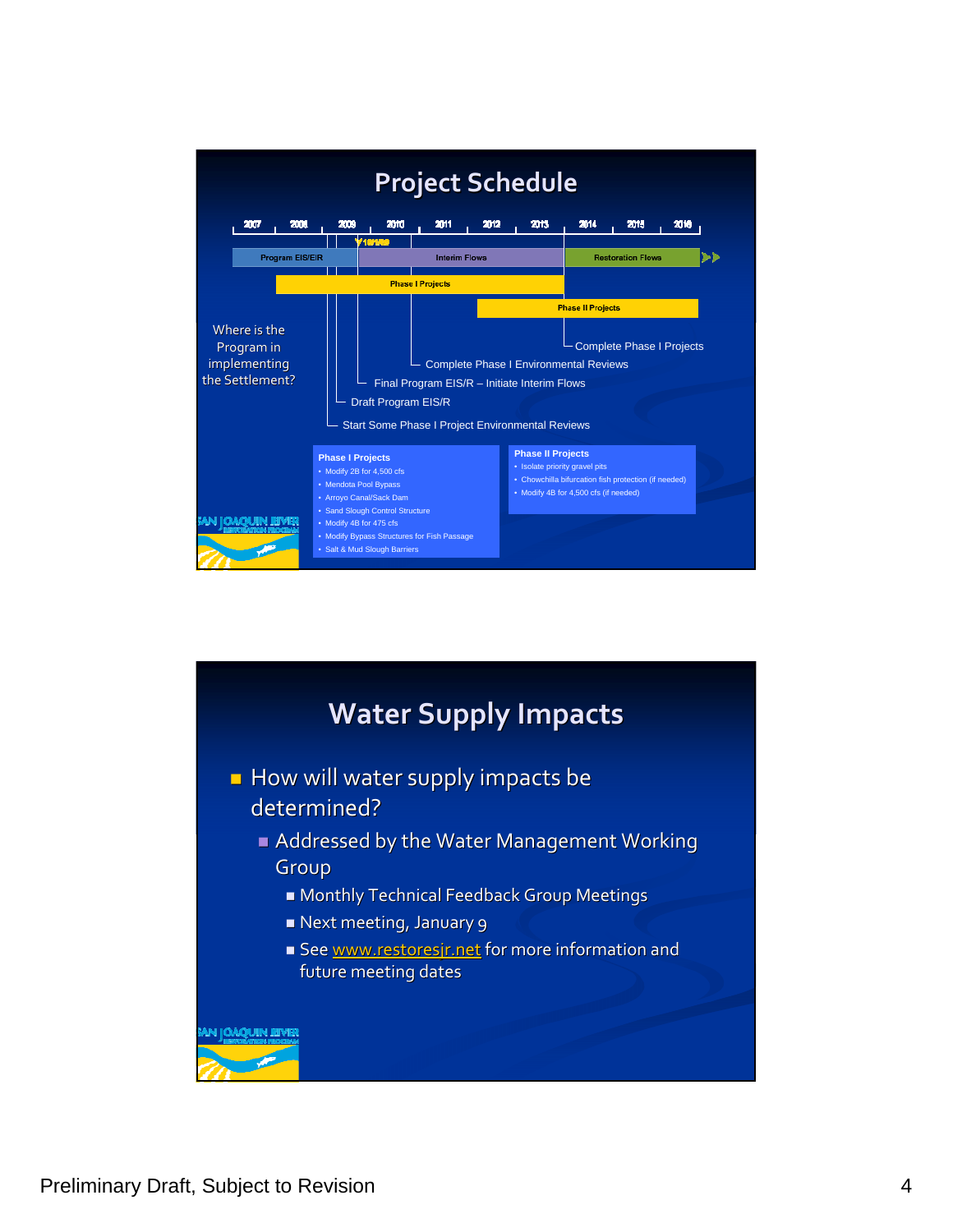

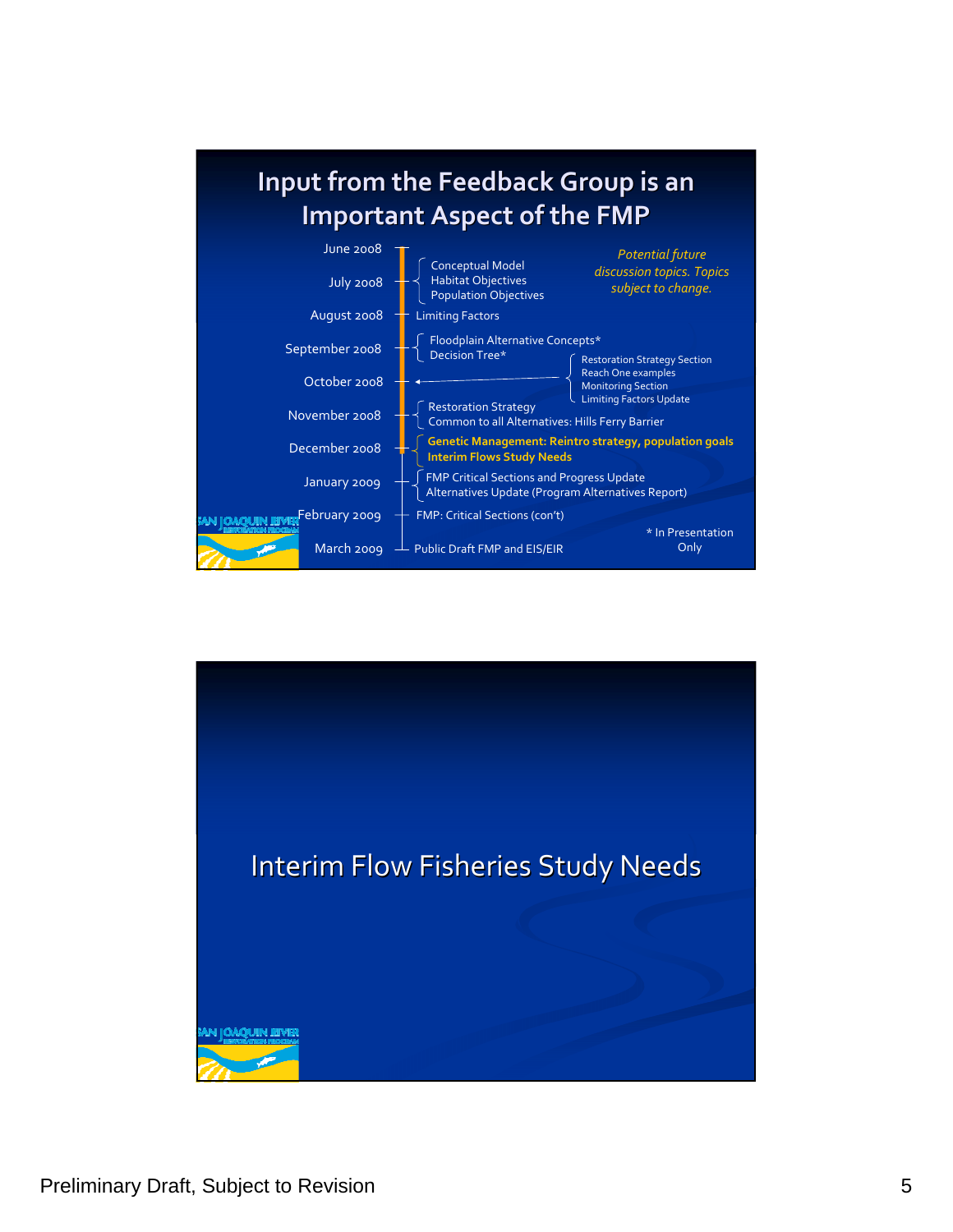

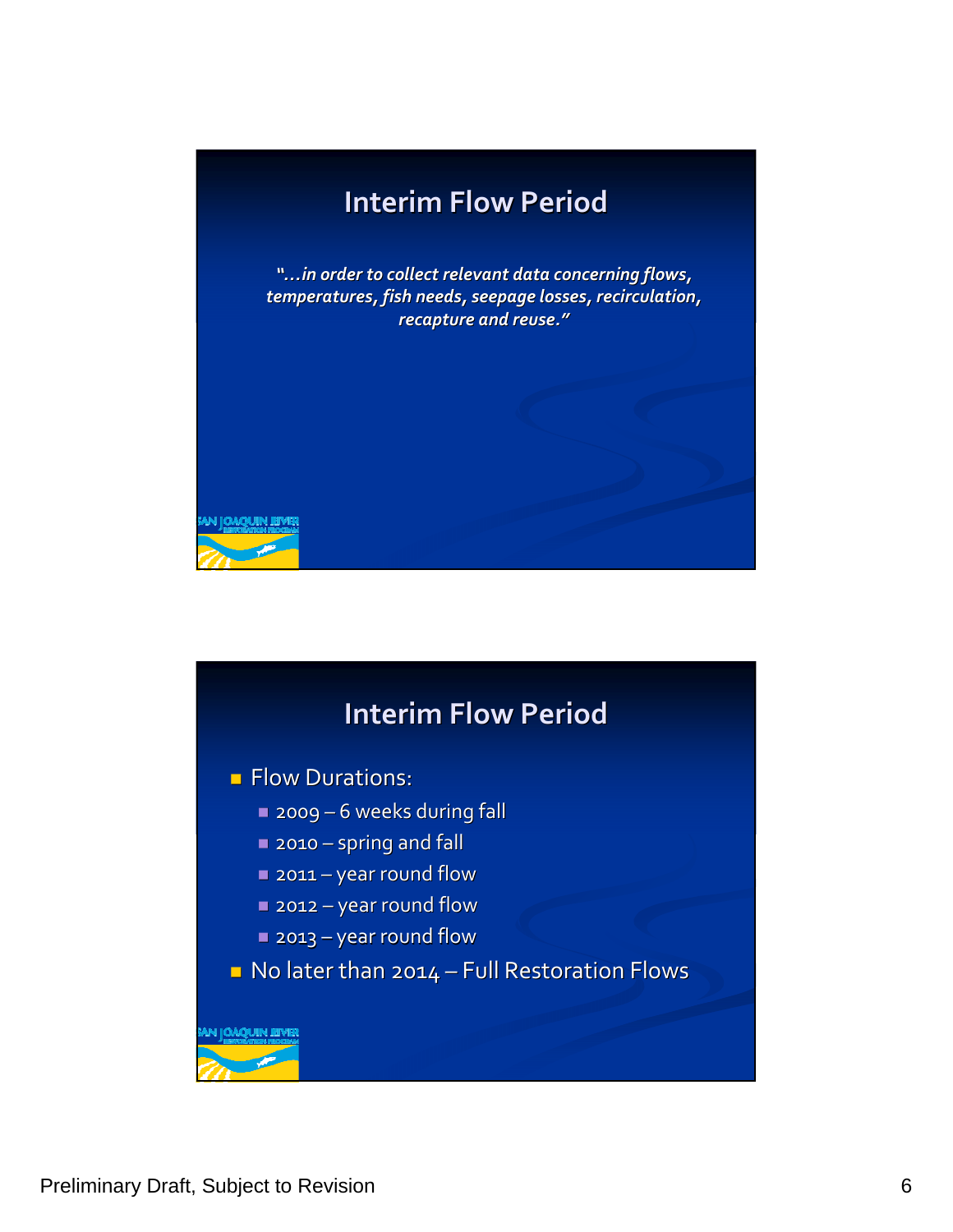

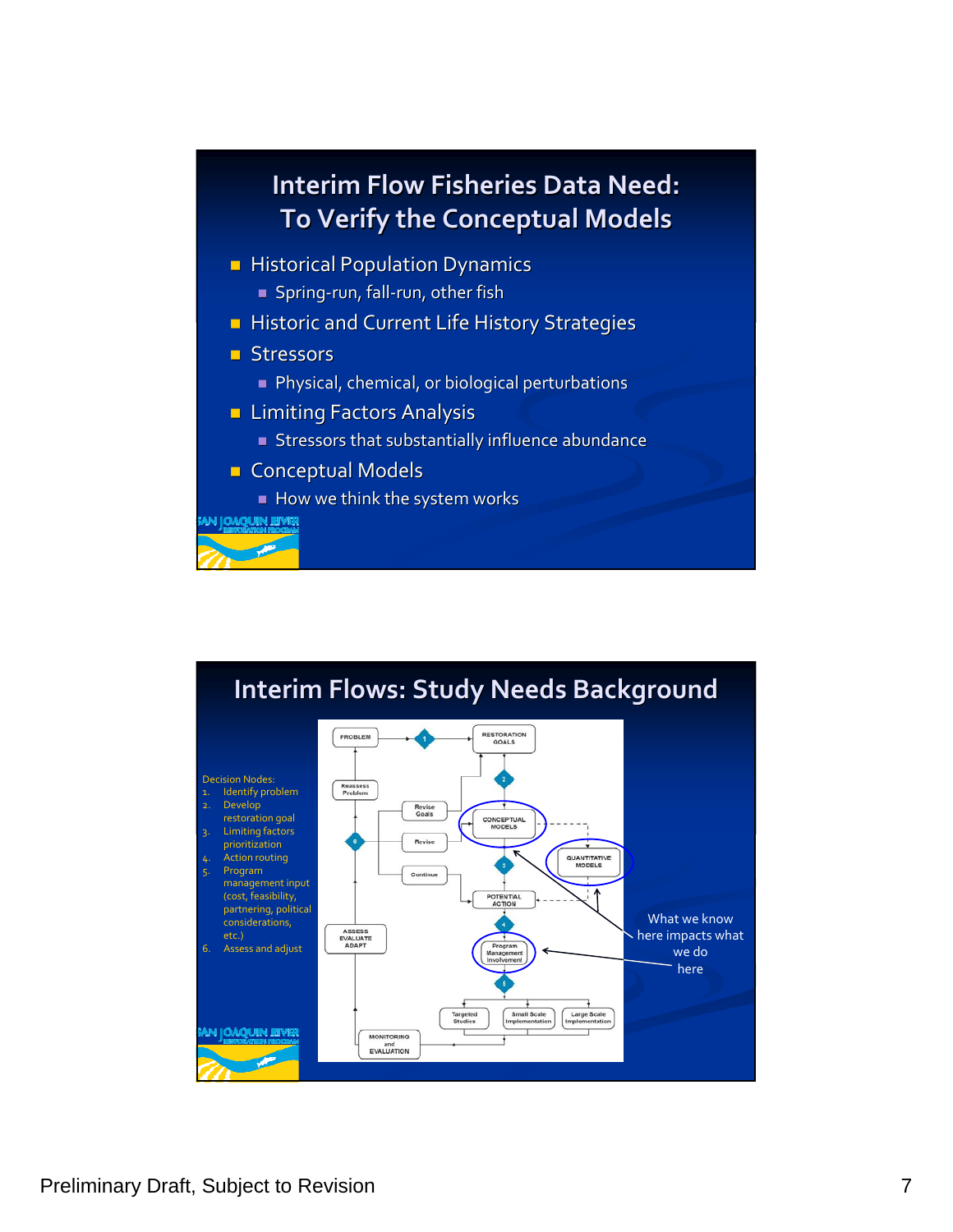

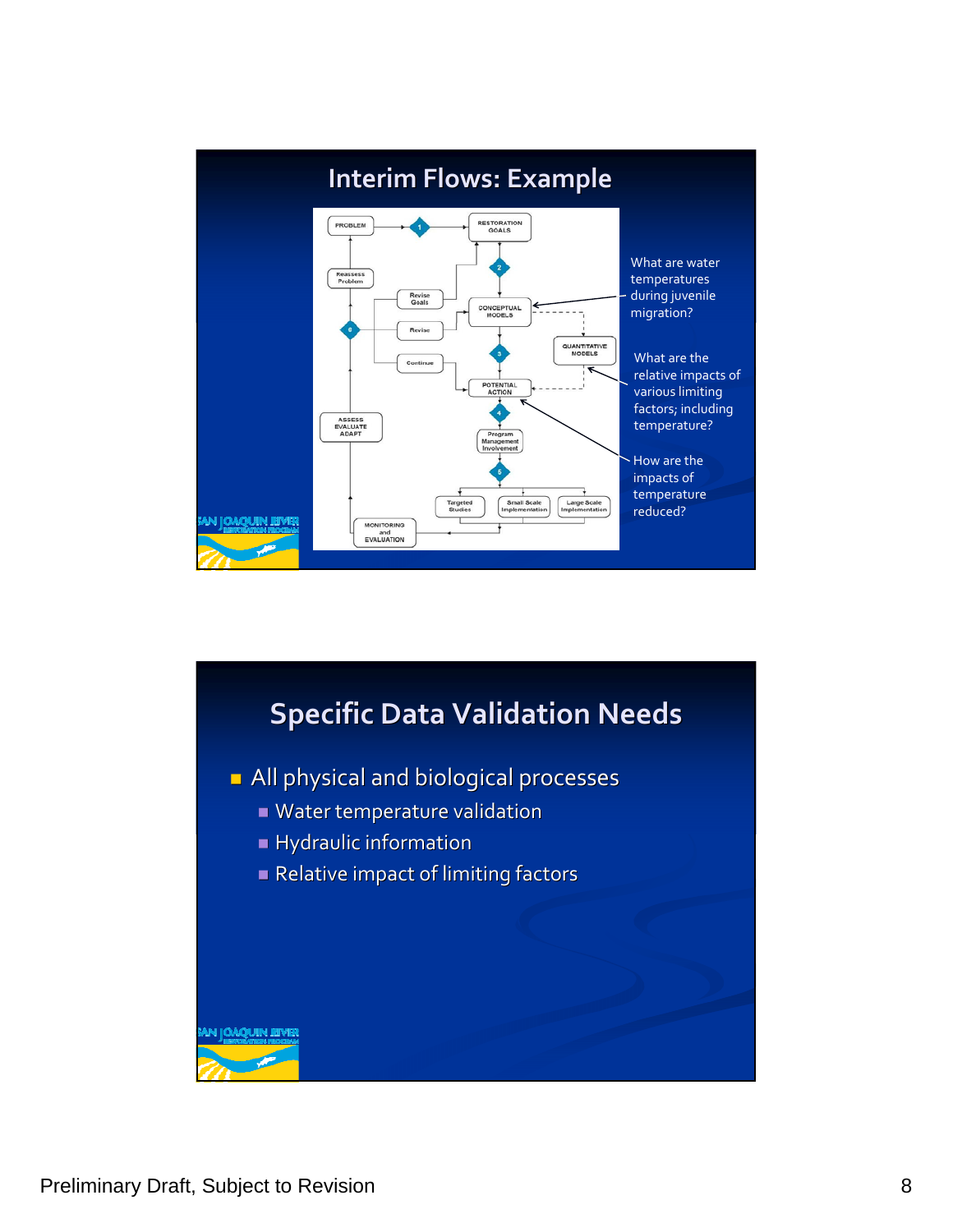|                               | <b>Adult</b><br><b>Migration</b> | <b>Holding</b> | Spawning &<br><b>Incubation</b> | <b>Fry</b><br>Rearing | <b>Smolt</b>            | Yearling                |
|-------------------------------|----------------------------------|----------------|---------------------------------|-----------------------|-------------------------|-------------------------|
| HEC <sub>5</sub> Q validation | $\mathbf{x}$                     | $\mathbf{x}$   | $\mathbf{x}$                    | $\mathsf{x}$          | $\overline{\mathsf{x}}$ | $\mathsf{x}$            |
| <b>Streamflow assessment</b>  | $\mathsf{x}$                     |                | $\mathsf{x}$                    | $\mathsf{x}$          | $\mathsf{x}$            | X                       |
| Water quality assessment      | $\mathsf{x}$                     |                |                                 | $\mathsf{x}$          | $\overline{\mathsf{x}}$ | X.                      |
| <b>Passage evaluations</b>    | $\mathsf{x}$                     |                |                                 |                       |                         |                         |
| <b>Migration cue issues</b>   | X                                |                |                                 |                       |                         |                         |
| <b>Straying issues</b>        | $\overline{\mathsf{x}}$          |                |                                 |                       |                         |                         |
| <b>Holding pool</b>           |                                  | $\mathsf{x}$   |                                 |                       |                         |                         |
| <b>Spawning gravel</b>        |                                  |                | $\mathsf{x}$                    |                       |                         |                         |
| <b>Floodplain condition</b>   |                                  |                |                                 | $\mathsf{x}$          | $\overline{\mathbf{x}}$ | $\overline{\mathbf{x}}$ |
| Instream habitat condition    |                                  |                |                                 | $\mathsf{x}$          | $\overline{\mathsf{x}}$ | $\mathsf{x}$            |
| <b>Potential predators</b>    |                                  |                |                                 | X                     | $\overline{\mathsf{x}}$ | $\mathsf{x}$            |
| <b>Potential food supply</b>  |                                  |                |                                 | $\mathsf{x}$          | $\overline{\mathsf{x}}$ | <b>X</b>                |
| Over-summering<br>habitat     |                                  |                |                                 |                       |                         | $\mathsf{x}$            |

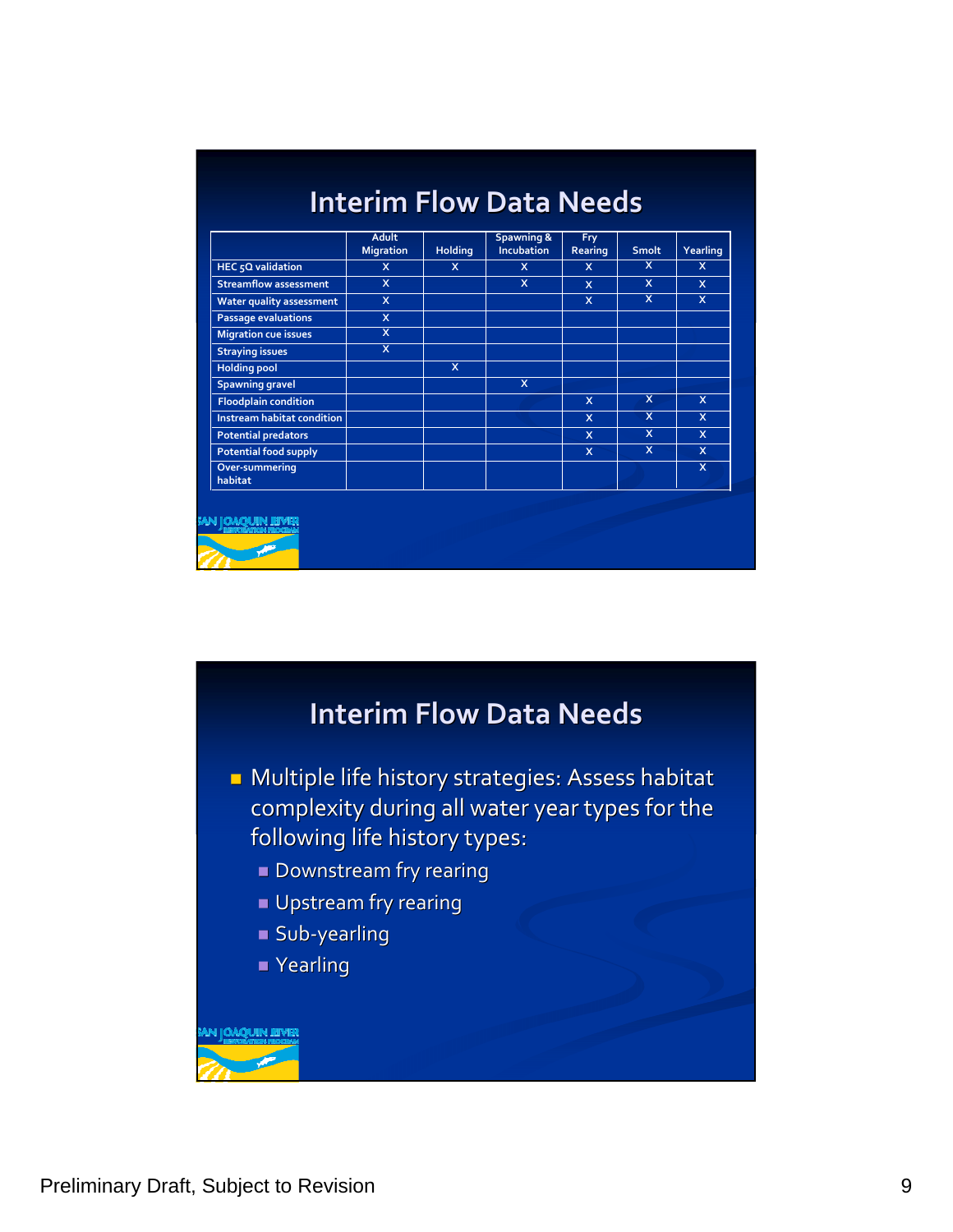

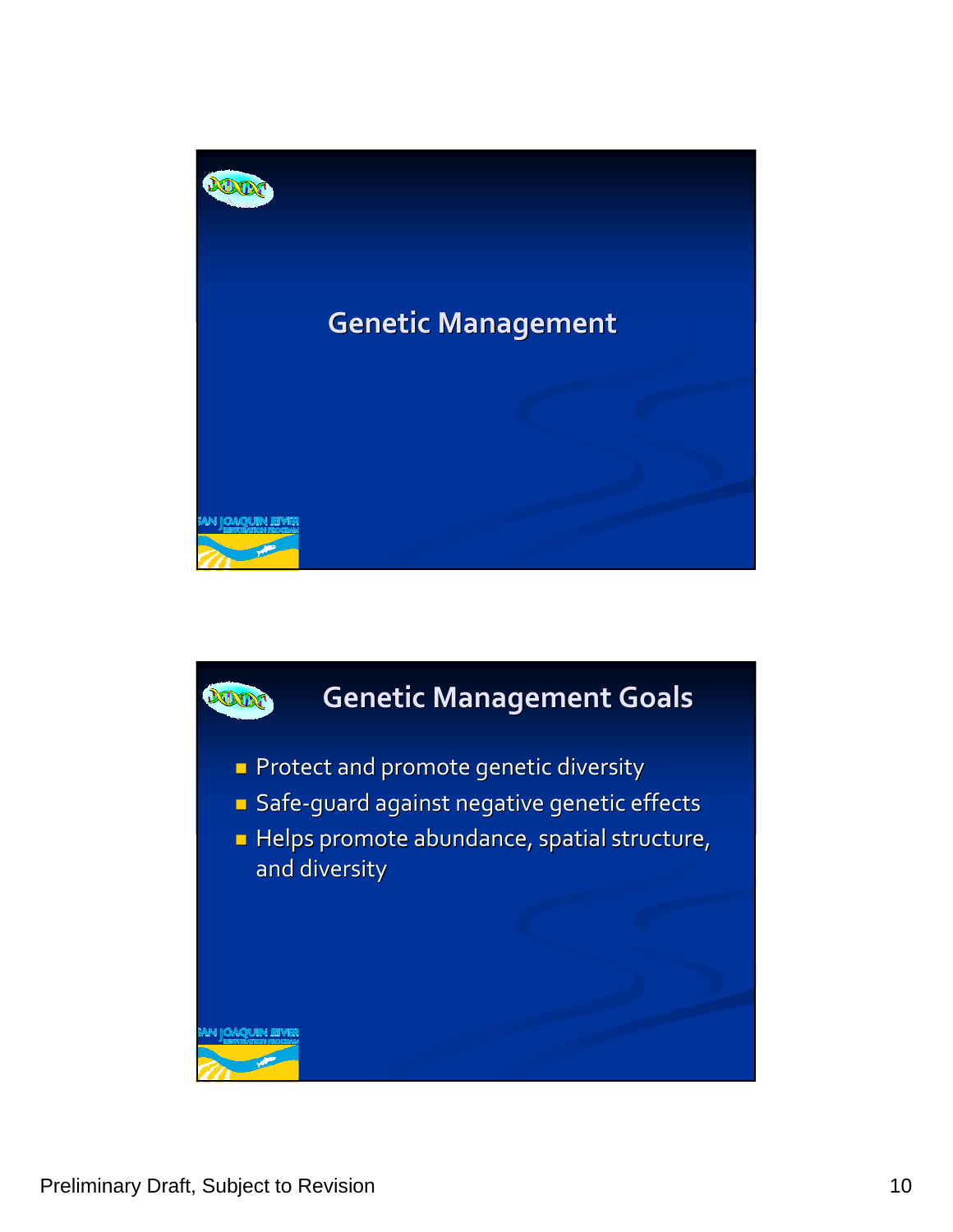

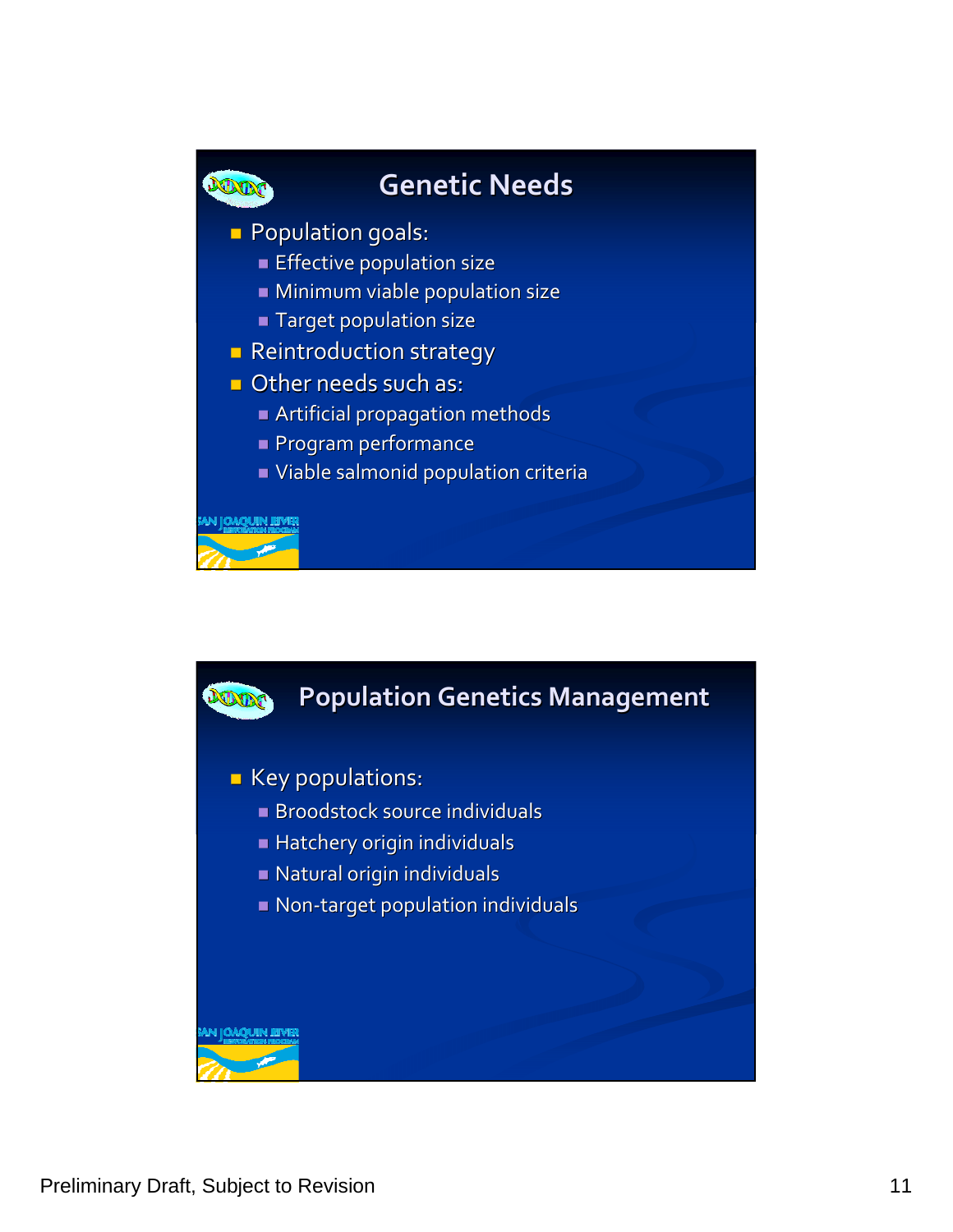